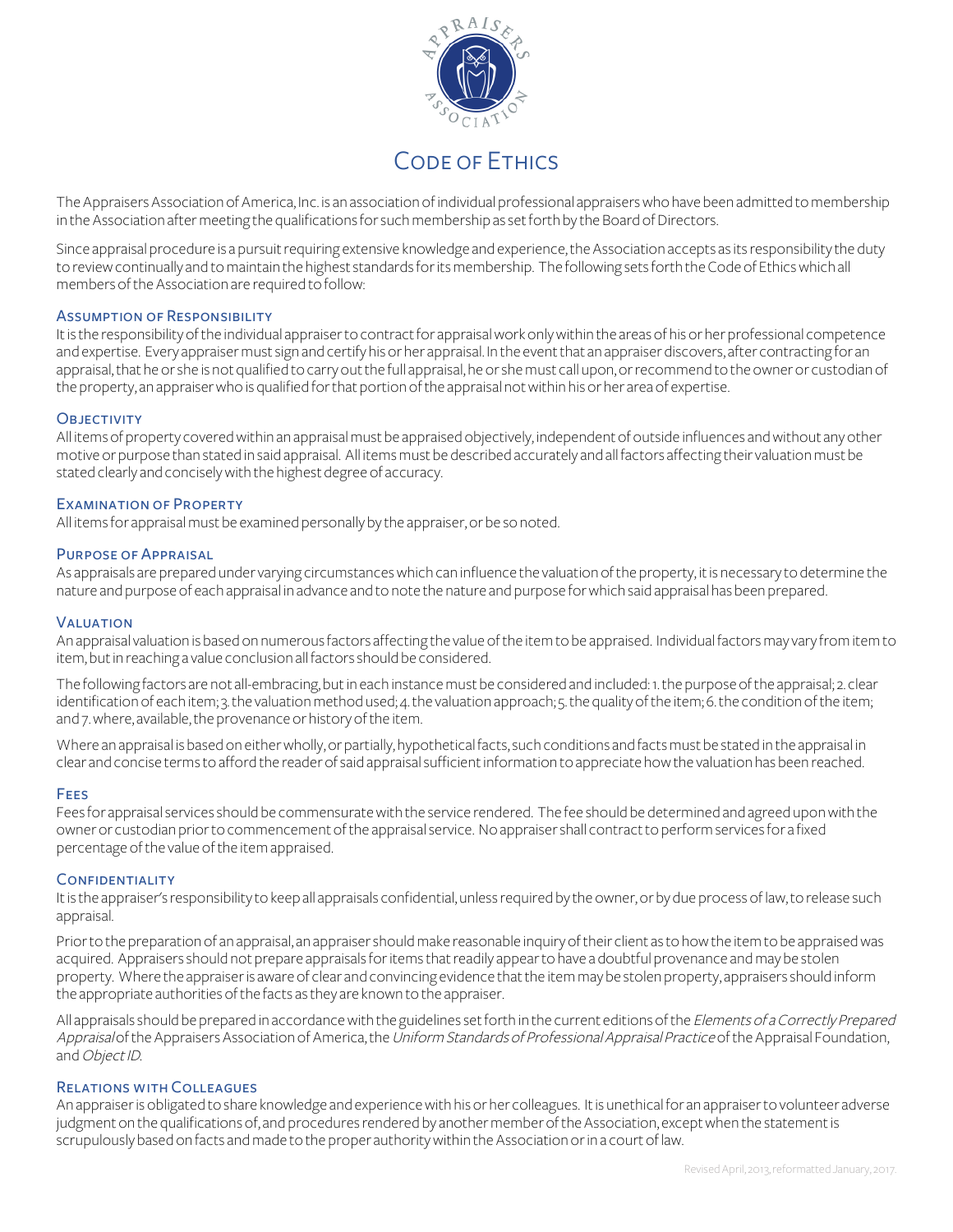

# By-Laws of the Appraisers Association of America

## Article I: Name And Offices

The Appraisers Association of America, Inc., established in 1949, is a NewYork non-profit corporation with headquarters in the City of New York, County of New York. The Association may have such other offices as the Board of Directors may determine. The term "Association" in these By-Laws shall refer to the Appraisers Association 0f America, Inc.

## Article II: Association Purposes

The purposes of the Association are:

- A: To establish the highest standards of ethical conduct within the appraisal profession and maintain such standards for its membership
- B: To provide a forum for the exchange of information on evolving trends and policies
- C: To promote the profession of appraising and to promote appraising as a service to the national economy
- D: To promote the public welfare and, through educational programs, to inform the public of the importance of the appraisal profession
- E: To cooperate with all agencies, governmental and/or private, that are similarly concerned.

## Article III: Membership

Section I. Membership in the Appraisers Association of America shall be available to qualified individuals only.

Section 2. The Association reserves the right to establish various categories of membership from time to time as it sees fit, including non-voting categories.

## Section 3A:Voting Members

Voting Members shall be appraisers who have met the requirements of the Admissions Committee as set forth on the Association's application form including compliance with USPAP, as well as with minimum education and experience requirements. Non-compliance may result in suspension at the sole discretion of the Board of Directors.

- A. Accredited Certified Member: Accredited Certified Members shall be Accredited Members who have met the qualification requirements of the Association, and who have passed written certification examinations in specific specialties; shall be eligible for office
- B. Accredited Member:Accredited Members shall be appraisers who have met the qualification requirements of the Association
- C. Accredited Certified Life Member: Life Membership for Accredited Certified Members who have attained the age of seventy-five (75), and have been membersin good standing for twenty-five (25) consecutive years or more.
- D. Accredited Life Member: Life Membership for Accredited Members who have attained the age of seventyfive (75), and have been and are members in good standing for twenty-five (25) consecutive years or more.
- E. Accredited Associate Member: Accredited Associate Members shall be appraisers who have completed the NYU-SCPS Appraisal Studies Certificate program and met the qualification requirements of the Association; Associates are expected within three years to advance to Accredited Member.

## Section 3B: Non-voting Members

May include appraisers who have met the qualification requirements of the Association; the Association hereby sets forth the following categories of affiliation which do/does not confer voting rights, nor eligibility for elected office or standing committees; they shall be entitled to such non-voting privileges as approved by the Board of Directors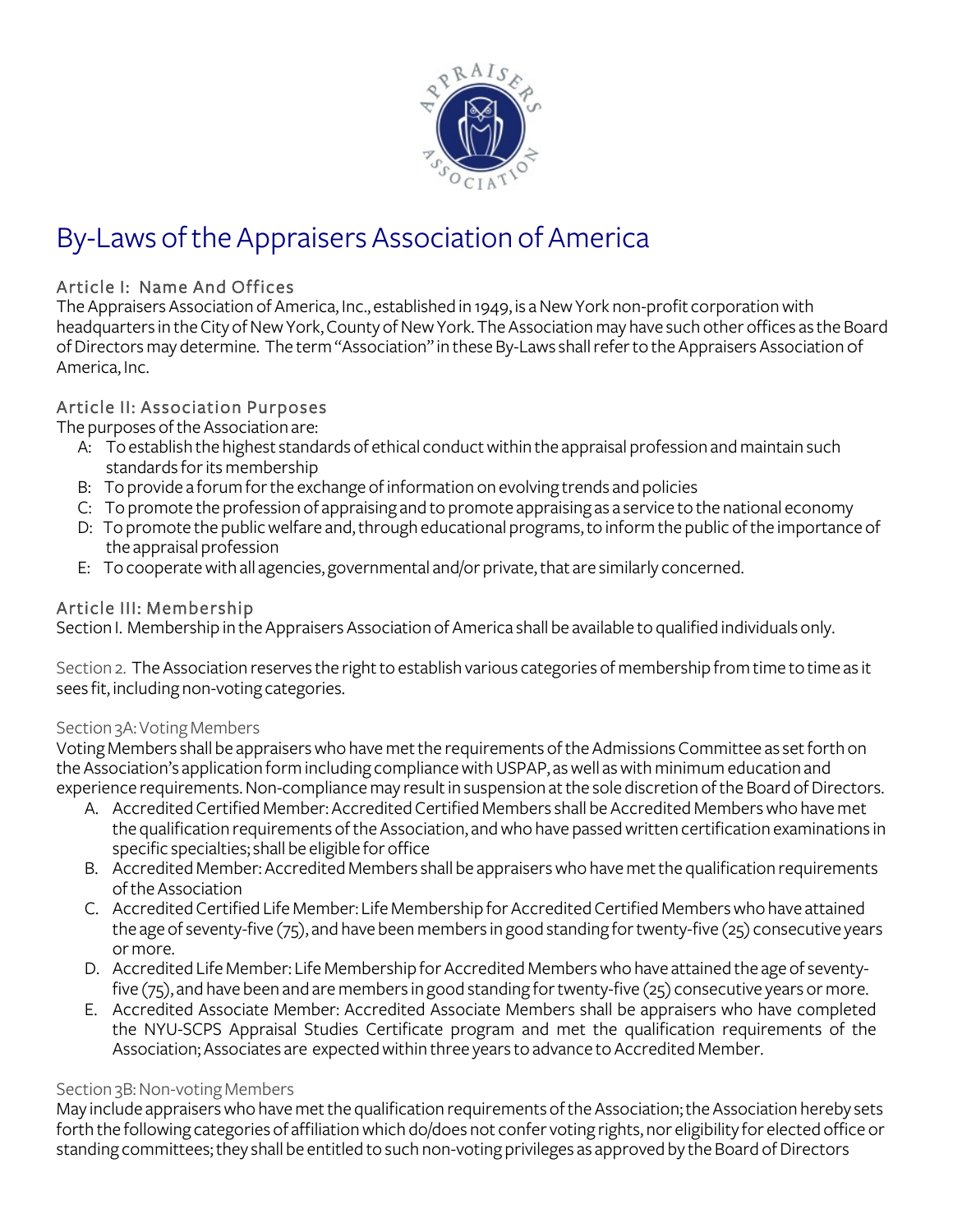- F. Associate: Associate Members shall be appraisers who have completed the NYU-SCPS Appraisal Studies Certificate.
- G. Emeritus: Emeritus members are former Accredited Certified Life Members/Accredited Life Members who are in or nearing retirement, with no USPAP-compliancy. Emeritus Members are not permitted to perform appraisals.
- H. Student Affiliate: Student Affiliates shall be individuals who are currently enrolled in an appraisal studies program
- I. Honorary: The Board of Directors may bestow Honorary Status upon a limited number of individuals deemed worthy who have made significant contributions to the profession of appraising.

## Section 4: Procedures

Recommendation for membership as aVoting Member shall be by not less than a 2/3 vote of the Admissions Committee present and subsequently confirmed by not less than a 2/3 vote of the Board of Directors present. A certificate, signed by the President and the Executive Director, indicating areas of expertise, shall be presented to all Members upon election to the Association.

## Section 5: Certification

The Association, through the Board of Directors, shall establish certification and continuing education requirements for its Membership.

## Section 6: Changing or Altering Categories of Expertise

Any Member who wishes to alter or add categories of expertise as listed in the Membership Directory of the Association shall apply in a manner set forth by the Admissions Committee. The Admissions Committee shall recommend or reject any such change and report to the Board which shall determine the eligibility by not less than two-thirds (2/3) vote of the Directors present.

## Article IV: Dues And Discipline

Section I: Dues

- A. Dues, initiation fees and assessments for members shall be payable as the Board of Directors shall, from time to time, determine by not less than a two-thirds (2/3) vote.
- B. The fiscal year of the Association shall extend from July 1st to June 30th.
- C. The annual membership dues shall become payable on July 1st. Every member in good standing of the Association shall receive an annual membership card signed by the President and Executive Director.
- D. Dues of new Members shall be payable on a pro-rated basis based on the date of admission.
- E. A member who has failed to pay dues by August 15th shall be so notified by the Executive Director. If payment is not made within thirty (30) days from the mailing of such notification, said membership automatically terminates. Any member whose affiliation has been thus terminated may apply for reinstatement to the Board of Directors. Reinstatement becomes effective only after the Board of Directors, at its next meeting, by not less than a 2/3 vote, accepts such application.The Association reserves the right to apply reinstatement fees; after a period of two (2) years, a lapsed member must re-apply.
- F. Membership certificates remain the property of the Association and shall be returned to the Association upon termination of membership.

## Section 2: Discipline

- A. Conduct in violation of the Code of Ethics detrimental to the appraisal profession or to the Association shall be cause for reprimand, censure, suspension, or expulsion, as recommended by the Ethics Committee to the Board of Directors.
- B. All complaints against any member shall be referred immediately to the Ethics Committee by the Executive Director for investigation. Charges against any member shall be in writing and be signed by the complainant unless it is a matter of public knowledge. Notification of the charges shall be sent by certified mail (with return receipt), addressed to the accused at his or her last recorded address; a response to the charges will be requested within thirty (30) days of receipt of the notification; the Ethics Committee will notify the accused within sixty (60) days either if the charges are dismissed, or cannot be dismissed; if the Ethics Committee deemsthe charges cannot be dismissed, then the accused shall be entitled to a hearing and be so informed. The Ethics Committee shall investigate every complaint, and notify the Board of its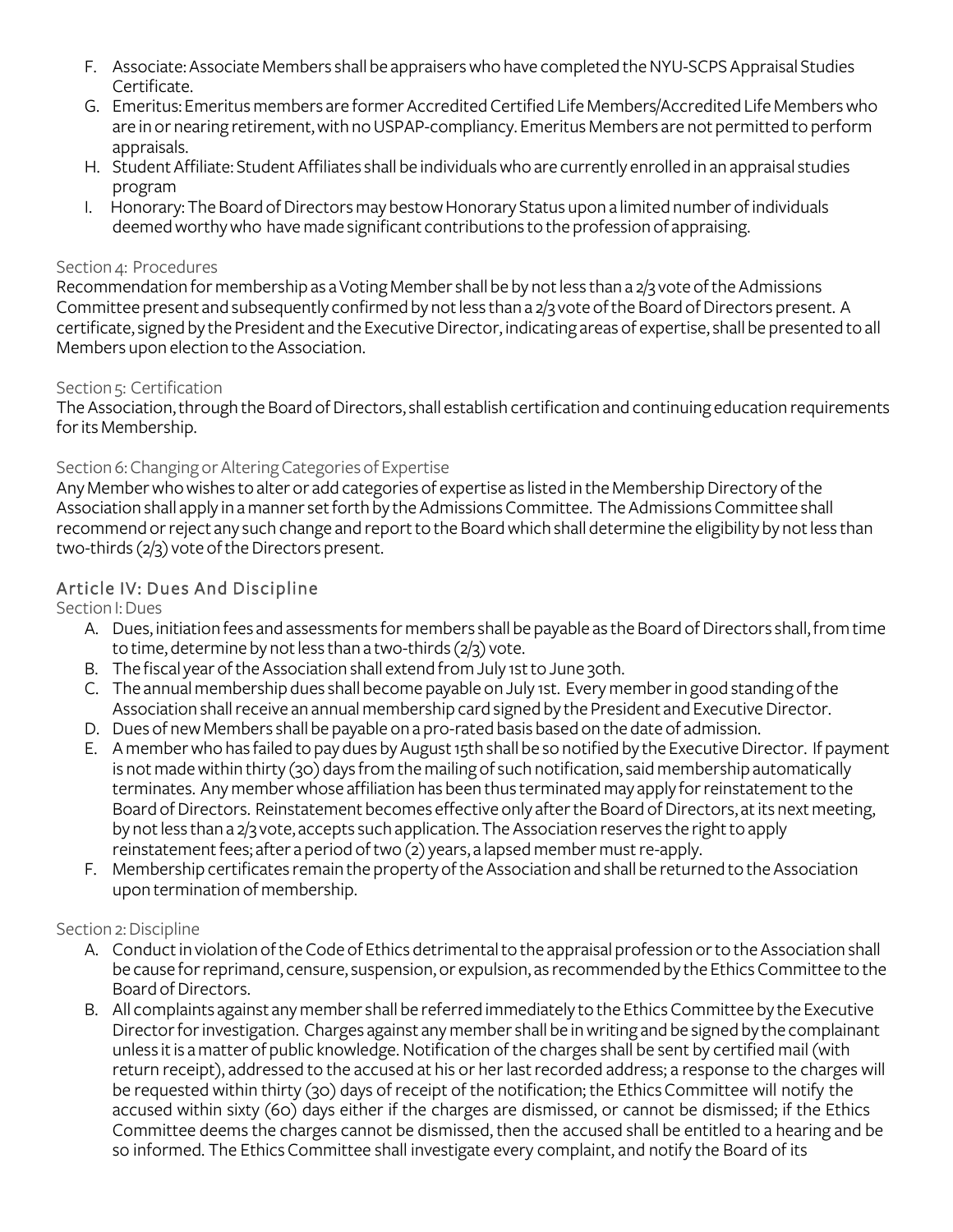recommendation for any disciplinary action, including dismissal. The Ethics Committee shall preserve the confidentiality of its proceeding.

- C. The Ethics Committee shall deliver its recommendation to the Board, which is empowered to take final action. Whenever there is a recommendation of expulsion, the Board shall notify the accused that he/she has the right to appear in his/her defense at a Board meeting. The vote of the Board on this matter is final.
- D. Disciplinary action shall consist of the following:
	- 1. Reprimand: a private verbal notification from a member of the Board of Directors regarding the violation.
	- 2. Censure: a written reprimand by the Board of Directors regarding the violation; a note is placed in the file.
	- 3. Suspension: a public notification regarding the violation by the Board of Directors, including a posting on the AAA web site by the Association; the accused may be reinstated
	- 4. Expulsion: a public notification regarding the violation by the Board of Directors, including a posting on the AAA web site by the Association; the accused may not be reinstated

A Board Member receiving a sanction of censure (or suspension or expulsion) for violation of the Code of Ethics of the Association shall be automatically removed from the Board.

- E. Periods of suspension shall be recommended by the Ethics Committee and approved by the Board. During periods of suspension, a member shall forfeit all right and privileges.
- F. No one shall be accepted into the Association who has been convicted of a felony ormisdemeanor; however one or more convictions of a misdemeanor which in the sole determination of the Board of Directors has no bearing on either the competency or character of a candidate or member in carrying out his or her professional duties will not preclude membership.Wherein any member is accused of a crime, no action shall be taken until the criminal proceeding has been concluded. Failure to disclose either a felony or misdemeanor will be deemed grounds for either suspension or expulsion as the Board in its sole discretion shall determine.

## Article V: Officers

## Section 1: Elected Officers

The elected officers of the Association shall consist of a President, a First Vice President, a Second Vice President, a Secretary, a Recording Secretary, a Treasurer, and a Parliamentarian. The officers shall be elected for two (2) year terms by the Board of Directors. Each officer shall hold office until his or her successor shall have been duly elected and installed. The installation of the officers shall be held immediately after the election.

## Section 2: Removal

Any officer may be removed from office by a vote of two-thirds (2/3) or more of the Board of Directors whenever in its judgment the best interests of the Association would be served.

## Section 3: Vacancies

A vacancy in any office because of death, resignation, removal or otherwise, shall be filled by a majority vote of those present of the Board of Directors for the unexpired portion of the term upon recommendation of the President. Section 4: Non-Voting Employee(s) Officers

The Executive Director, the legal counsel and the accountant shall be chosen by the Board of Directors.

## Section 5: Duties of Officers and Executive Director

President. The President governs the Board of Directors and, along with the Board, sets policy. He/She shall be a member ex-officio of all regular and special. The Presidency shall be a single term office. The President may not succeed himself/ herself in office.

Vice Presidents. The Vice Presidents shall perform such duties as the Board of Directors may prescribe. The First Vice President shall assume the Presidency for any unexpired term of the President. The Second Vice President shall assume the First Vice Presidency for any unexpired term of the First Vice President when he or she is acting as President.

Secretary. The Secretary shall perform all such duties as pertain to the office of Secretary, and shall do all such things and carry out all such duties as are required by the Board of Directors.

Treasurer. The Treasurer shall be the financial officer of the Association and shall supervise the financial affairs of the Association as directed by the Board of Directors.

Parliamentarian.The Parliamentarian shall maintain order at meetings.

Recording Secretary. The Recording Secretary shall be responsible for keeping and publishing the minutes of all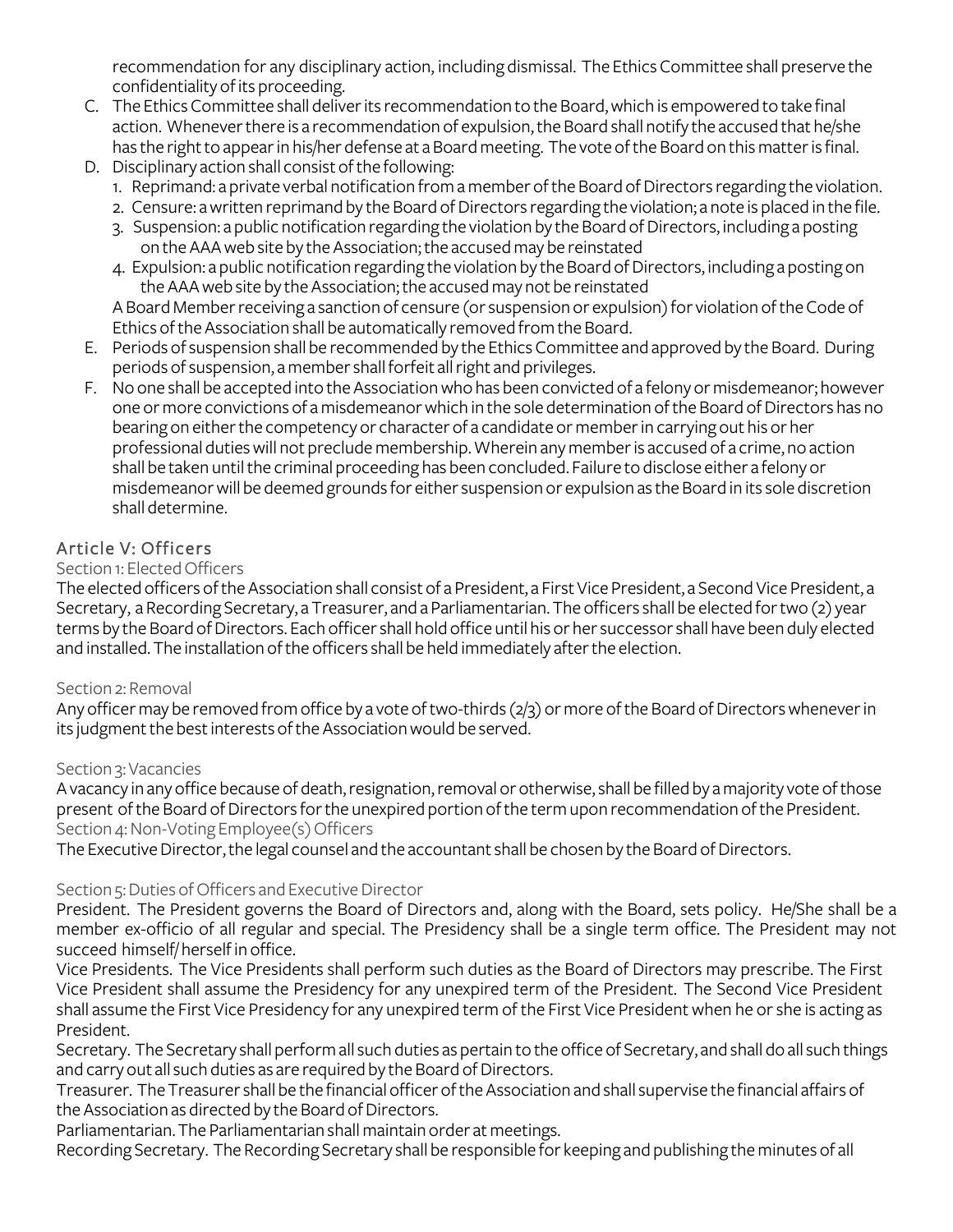general meetings of the Association and of the Board of Directors in a timely fashion.

Executive Director. The Executive Director shall implement all policies as determined by the President and Board of Directors. The Executive Director shall act under the direct instructions of the Board, through the President, which shall fix his/her compensation and terms of employment.

## Section 6: Obligations of Directors

Every member of the Board of Directors upon election accepts attendance at Board meetings and participation in committee activities as a responsibility of the position. Excused or unexcused absences at four or more meetings of the Board of Directors within a term of office (three years) may, at the sole discretion of the Board of Directors, be grounds for removal from the Board. No member of the Board, past or present, may exploit his, or her, honored position for any commercial purpose. Board meetings are for Board members only. Non Board members may be invited to attend Board meetings on occasion.

## Article VI: Government

## Section 1: Board of Directors

The authority of the Association shall be vested in the Board of Directors, which shall determine all policies of the Association. The Board of Directors shall consist of the four immediate past Presidents in good standing of the Association, and eighteen Certified Members in good standing elected from the membership at large. No officer or director shall receive compensation directly or indirectly for his/her services.

Six (6) Directors shall be elected annually for a three (3) year term at the Annual Meeting which shall be held in the month of June unless otherwise established by the Board of Directors. Members of the Board of Directors shall be limited to two consecutive elected terms, with the exception of those members who are officers of the Association.

#### Section 2: Regional Representatives

- A. The Board of Directors shall have the authority to create and define regions of membership.
- B. Members within each region shall elect a designated number of representatives.
- C. Regional Representatives shall be elected for two year terms of office.
- D. No member of the Board of Directors may serve as a director and regional representative at the same time.

## Section 3: The Nominating Committee shall submit to the Board the names of the candidates.

Subject to the approval of the Board, such names shall be the official slate and shall be published in alphabetical order not later than sixty (60) days before the Annual Meeting.

## Section 4: Recommendations

Additional recommendations for the Board of Directors may be proposed by members in good standing, and must be filed with the Secretary at least forty-five (45) days before the Annual Meeting for consideration by the Nominating Committee. The ballot shall be mailed to the membership at least thirty (30) days before the Annual Meeting.

## Section 5: Elections

Directors shall be elected by a vote of the Voting Members at the Annual Meeting.

## Section 6: Ballot Counting

Three Inspectors of Election, appointed by the President and approved by the Board, shall count the ballots.

#### Section 7: Elections

The election of the officers of the Association, chosen from the Board of Directors, shall be held every second year, at the Annual Meeting.

## Section 8:Vacancies

A vacancy on the Board of Directors shall be filled by a majority vote of the remaining members of the Board, present and voting by the second regular meeting of the Board of Directors following the official announcement of vacancy, as nominated by the President.

Section 9: Past Presidents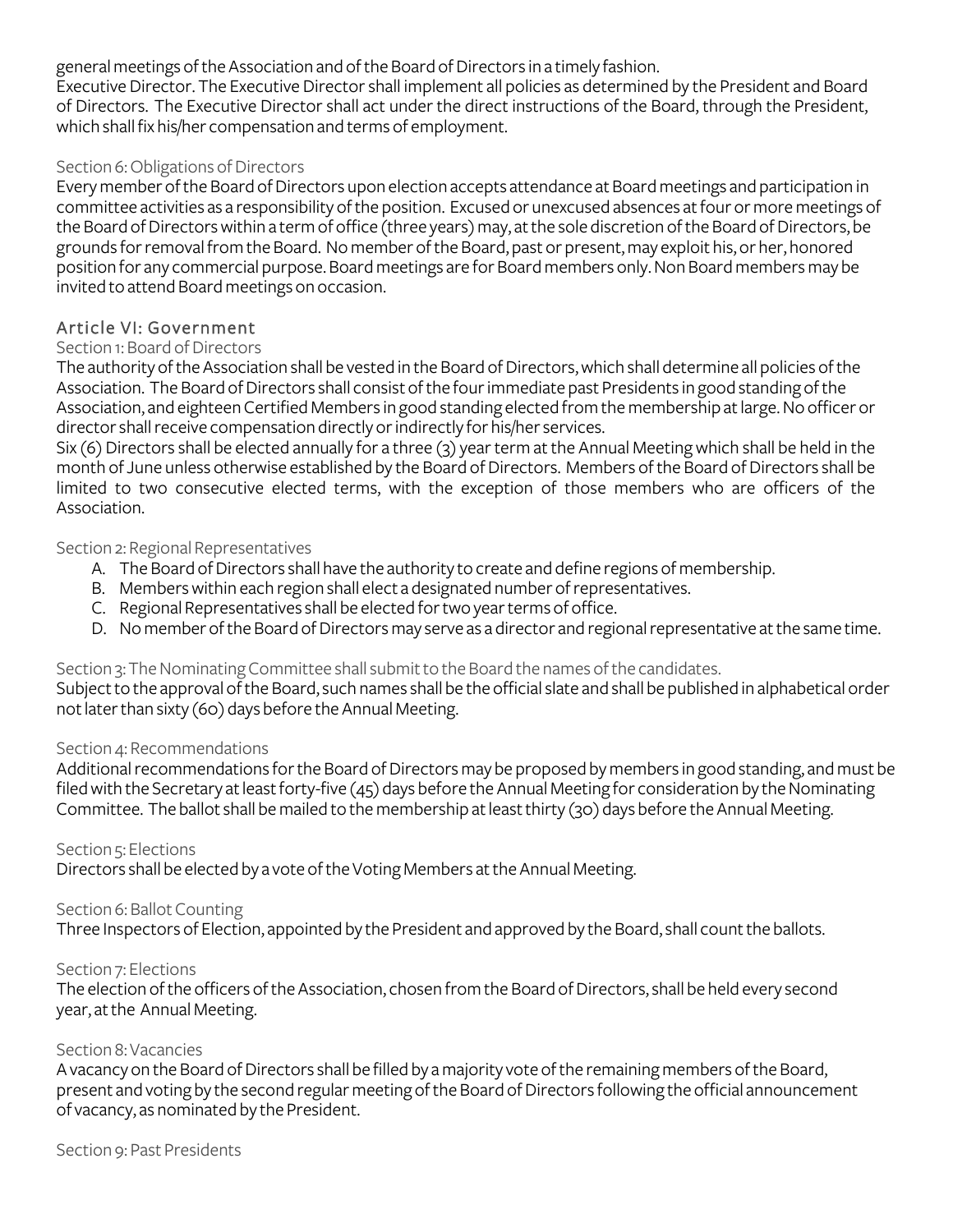Only the four immediate past presidents, in good standing, able and willing, shall serve as voting members of the Board.

## Section 10:Term Limits for Elected Board Members

Board Members can serve only for two consecutive terms other than those members who are officers of the Association. A second term for any Board member is at the discretion of the Nominating Committee.

## Section 11: The Nominating Committee Shall Propose A Slate For The Officers

The committee shall present a proposed slate of officers to the Board one month prior to the election.The proposed slate shall also be emailed to all regional representatives.

## Section 12: Final Policy

Election of officers shall be by pre-determined ballot only. No nominations from the floor shall be accepted.

## Article VII: Meetings

Section 1: Annual Meeting

The Annual Meeting of the Appraisers Association shall be scheduled by the Board of Directors.

## Section 2: Bi-Monthly Meetings

Meetings of the Board of Directors shall be held at least bi-monthly, with a minimum of six (6) meetings scheduled in a given year.

## Section 3: Quorums

Ten (10) members of the Board of Directors shall constitute a quorum at an regular meeting of the Board of Directors. A Special meeting shall require a quorum of fifteen (15); due notification by 15 members of the Board is required.

## Article VIII: Voting

Section 1:

Only Voting members in good standing shall be entitled to vote.

## Section 2:

A simple majority of those voting shall be necessary to carry a motion to resolution, except where otherwise indicated in these Bylaws.

## Article IX: Committees

## Section 1:

The President shall appoint the Chairpersons of the standing committees except the Ethics Committee and the Nominating Committee, who shall be nominated by the President and approved by the Board. No member of the Board, past or present, shall serve on any committee or in any circumstance, involving conflicts of interest.

## Section 2: Committee Meetings

All committee meetings shall be held in officially designated meeting places upon ten (10) day written notice.

## Section 3:

Each standing committee shall consist of three (3) or more members of the Board of Directors as appointed by the Chairperson(s) of each committee. Each Chairperson shall serve for a period of two (2) years.

## Section 3A: Confidentiality

All discussions at Board, Standing, Ad Hoc or Advisory Group meetings are considered confidential.

## Section 4:

The following shall be Board, Standing, Ad Hoc, or Advisory Group committees:

## Board Committees: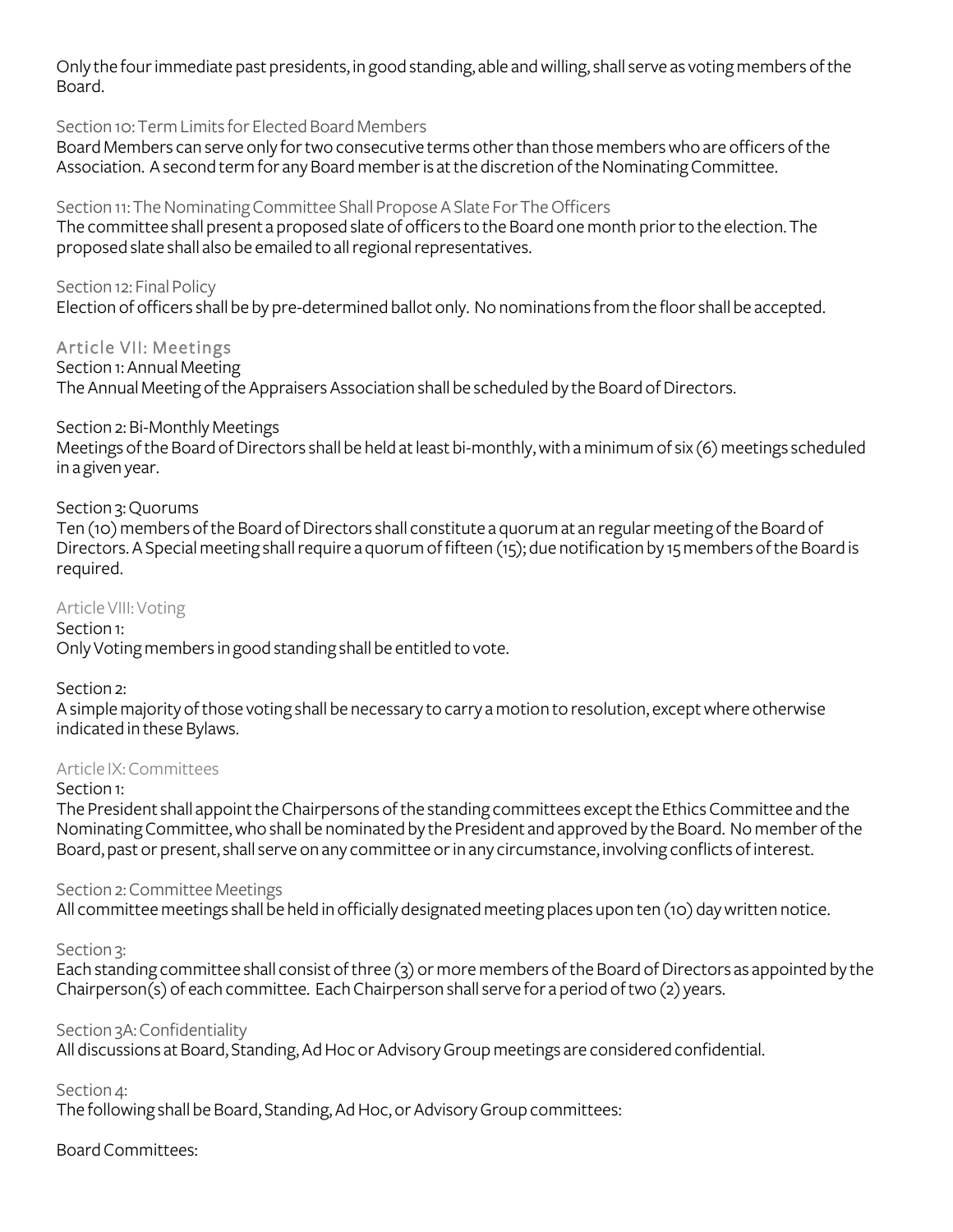A. Executive Committee:

The Executive Committee shall consist of the officers of the Association and shall act forthe Board in carrying out the policies of the Association. All actions of the Executive Committee shall be subject to review by the Board at its next meeting.

- B. Admissions Committee: The Chairperson(s) of the Admissions Committee shall be appointed by the President.The Admissions Committee shall be comprised of no fewer than five (5) members from the Board of Directors.
- C. Nominating Committee:

The Chairperson of the Nominating Committee shall be nominated by the President and approved by the Board. The Nominating Committee shall consist of five (5) members of the Board of Directors.

D. Ethics Committee:

The Chairperson(s) of the Ethics Committee shall be nominated by the President and approved by the Board. The Ethics Committee shall consist of no fewer than five (5) members from the Board of Directors.

E. Finance Committee:

The Chairperson of the Finance Committee shall be the Treasurer. The Finance Committee shall consist of no fewer than five (5) members from the Board of Directors.

Standing Committees:

F. Education Committee:

The Chairperson(s) of the Education Committee shall be appointed by the President.The Education Committee shall be comprised of no fewer than five (5) members from the Board of Directors, and may include additional Certified Members and Members.

G. Development Committee:

The Chairperson(s) of the Development Committee shall be appointed by the President. The Development Committee shall be comprised of no fewer than three (3) members from the Board of Directors, and may include additional Certified Members and Members.

H. Conference Committee:

The Chairperson(s) of the Conference Committee shall be appointed by the President.The Conference Committee shall be comprised of no fewer than three (3) members from the Board of Directors, and may include additional Certified Members and Members.

I. Lecture Committee:

The Chairperson(s) of the Lecture Committee shall be appointed by the President.The Lecture Committee shall be comprised of no fewer than three (3) members from the Board of Directors, and may include additional Certified Members and Members.

J. Marketing Committee:

The Chairperson(s) of the Marketing Committee shall be appointed by the President.The Marketing Committee shall be comprised of no fewer than three (3) members from the Board of Directors, and may include additional Certified Members and Members.

## Ad Hoc Committees:

K. Long Range Planning Committee:

The Chairperson(s) of the Long Range Planning Committee shall be appointed by the President. The Long Range Planning Committee shall be comprised of no fewer than three (3) members from the Board of Directors, and may include additional Certified Members and Members.

## Advisory Groups:

L. Advisory Council:

The Chairperson(s) of the Advisory Council shall be appointed by the President. The Advisory Council shall be comprised ofindustry leaders in allied professions, and no fewer than three (3) members from the Board of Directors, and may include additional Certified Members and Members.

M. Appraisers Association of America Foundation Advisory Board: The Chairperson(s) of the AAA Foundation Advisory Board shall be appointed by the President. The Foundation Advisory Board shall be comprised of appraisers and allied professionals, and no fewer than three (3) members from the Board of Directors, and may include additional Certified Members and Members.